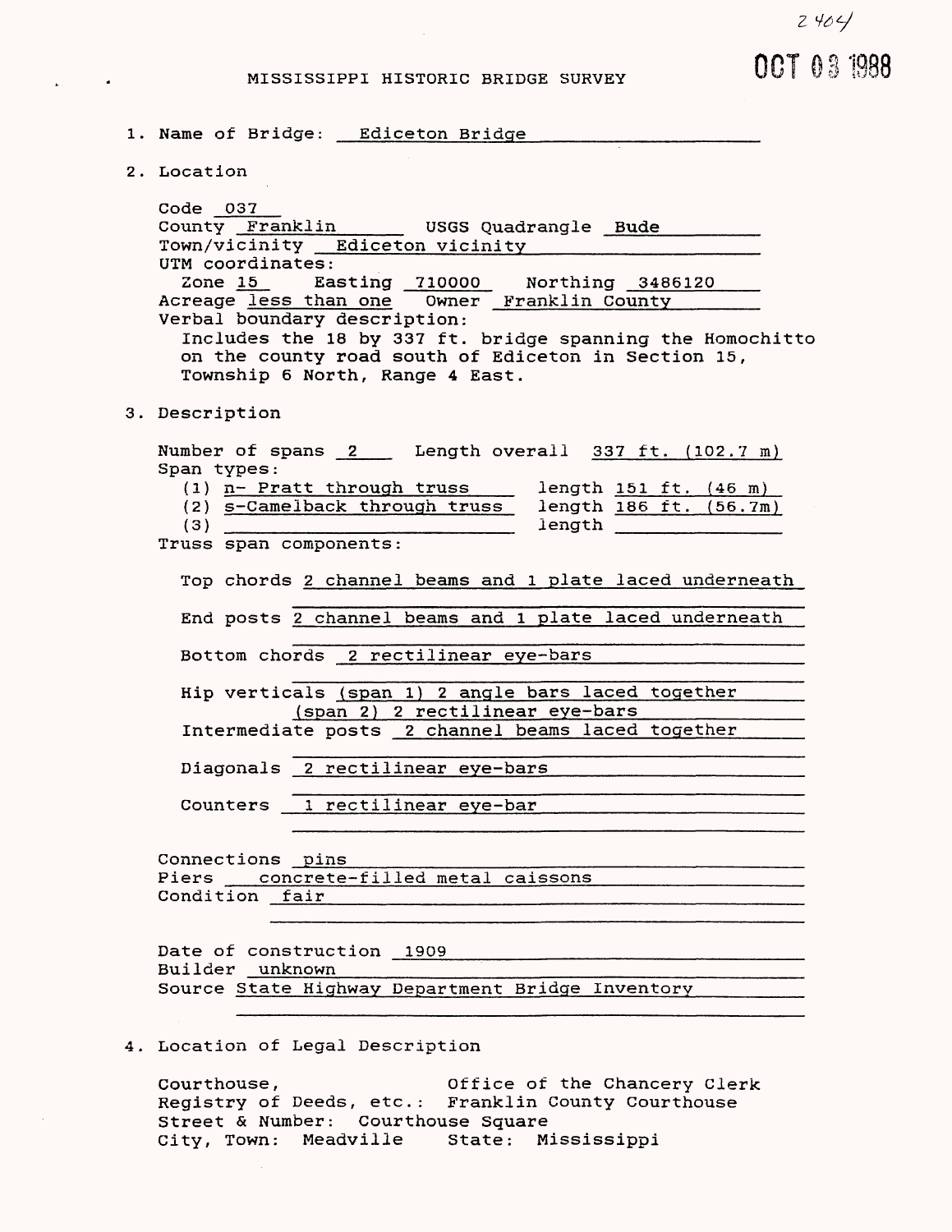

5. Significance

Level of significance:  $Local \begin{array}{c} \sim \end{array}$ ; State  $x$  ; National  $\begin{array}{c} \sim \end{array}$ 

Statement of significance:

This bridge consists of a Pratt through truss span and a Camelback through truss span, which were commonly used truss bridge forms in Mississippi during the early 20th century. This bridge is significant in that it embodies "the distinctive characteristics of a type, period, or method of construction."

5. Form prepared by:

Jack D. Elliott, Jr. Historical Archaeologist Division of Historic Preservation Mississippi Department of Archives and History P.O. Box 571 Jackson, Mississippi 39205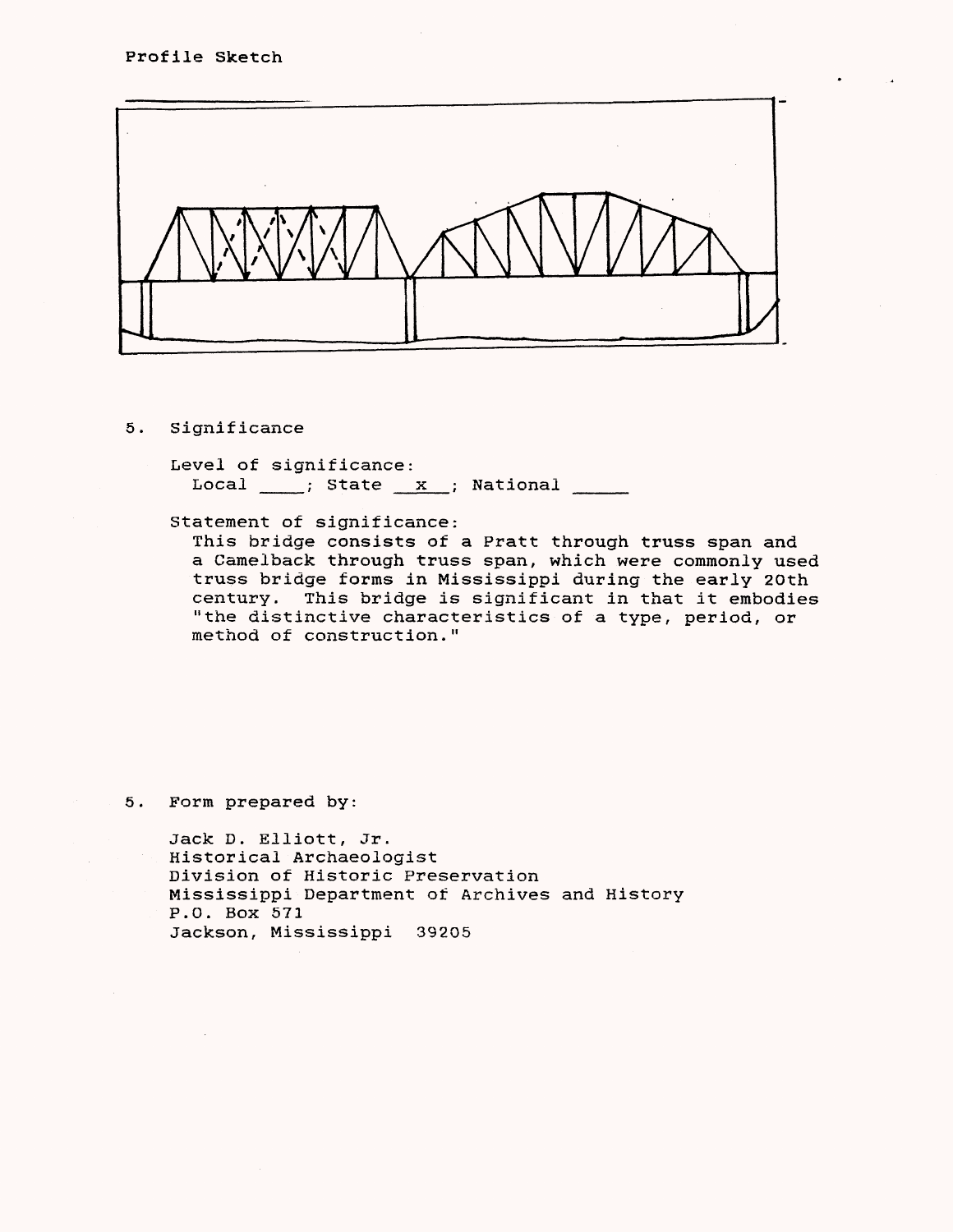